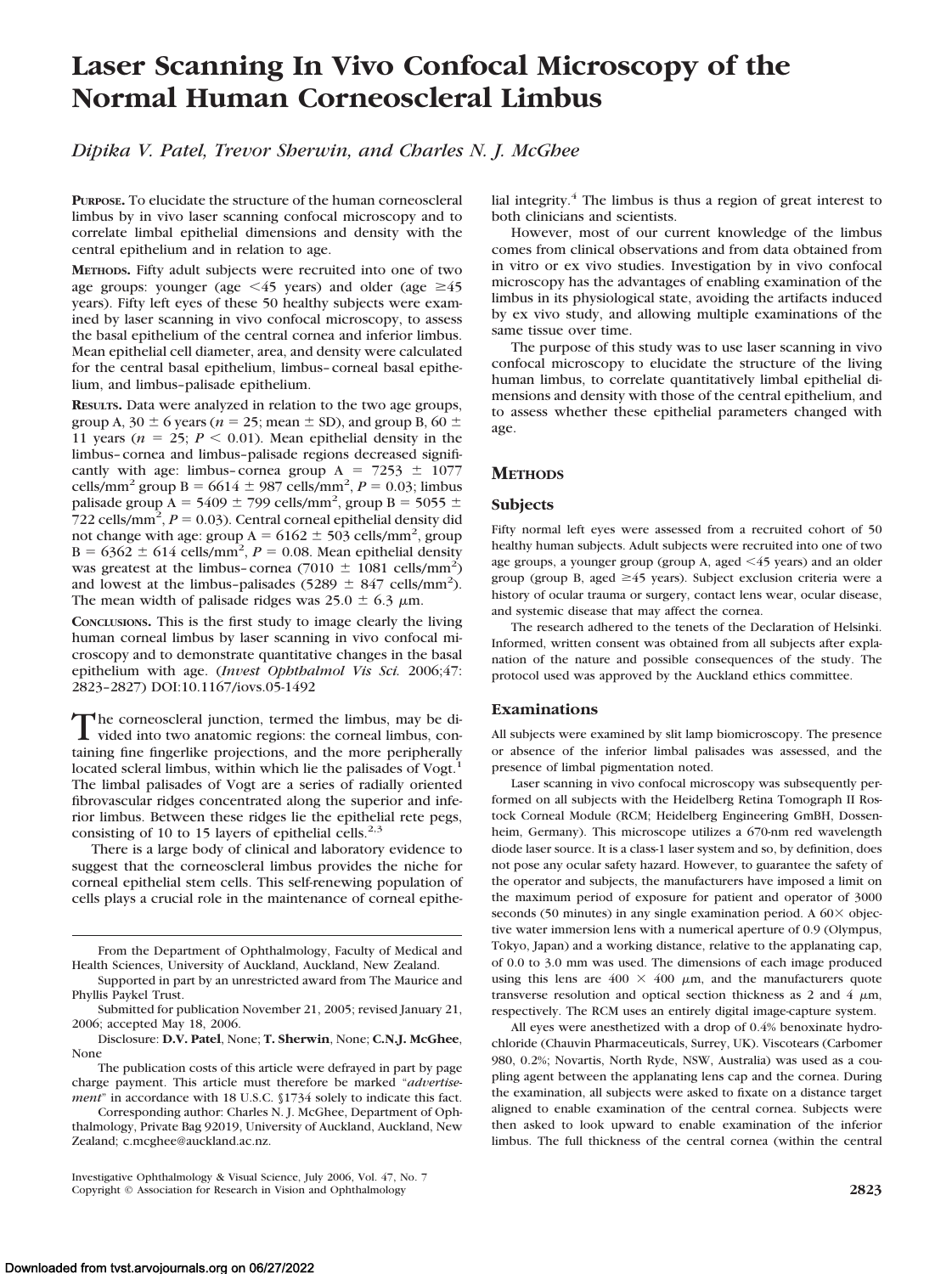

**FIGURE 1.** A slit-lamp photograph of the inferior limbus, demonstrating pigmented borders outlining the rim of individual palisade ridges. Original magnification,  $\times 40$ .

2-mm diameter) and inferior limbus (approximating the midline within the 240 to 300 meridians) was scanned using the device's "section mode." The section mode enables instantaneous imaging of a single area of the cornea at a desired depth. The overall examination took approximately 10 minutes to perform for each subject, and none of the subjects experienced any visual symptoms or corneal epithelial complications as a result of examination.

### **Image Analysis**

An experienced observer (DVP) selected two frames per location that contained the clearest images of the central basal epithelium, limbus– cornea, and the limbus–palisade areas. Because of the contact nature of RCM, the superficial corneal epithelium could not be clearly imaged in any of the subjects.

Any blurred or nontangential images were excluded. All frames were subsequently randomized within each of three groups (central, corneal limbus, and limbal palisades) and encoded by an independent observer (TS). Measurements were then performed (DVP) with a caliper tool (analySIS 3.1; Soft Imaging System, Münster, Germany).



**FIGURE 2.** Laser scanning in vivo confocal microscopy images of (**a**) the central basal epithelium, (**b**) the corneal limbal basal epithelium, and (**c**) the limbal palisades, demonstrating palisade ridges (*arrowhead*) and basal epithelial cells (*arrow*).



**FIGURE 3.** A two-dimensional reconstruction of the corneoscleral limbus. Three anatomic regions are discernable: (**a**) the peripheral cornea, (**b**) the corneal limbus, and (**c**) the scleral limbus.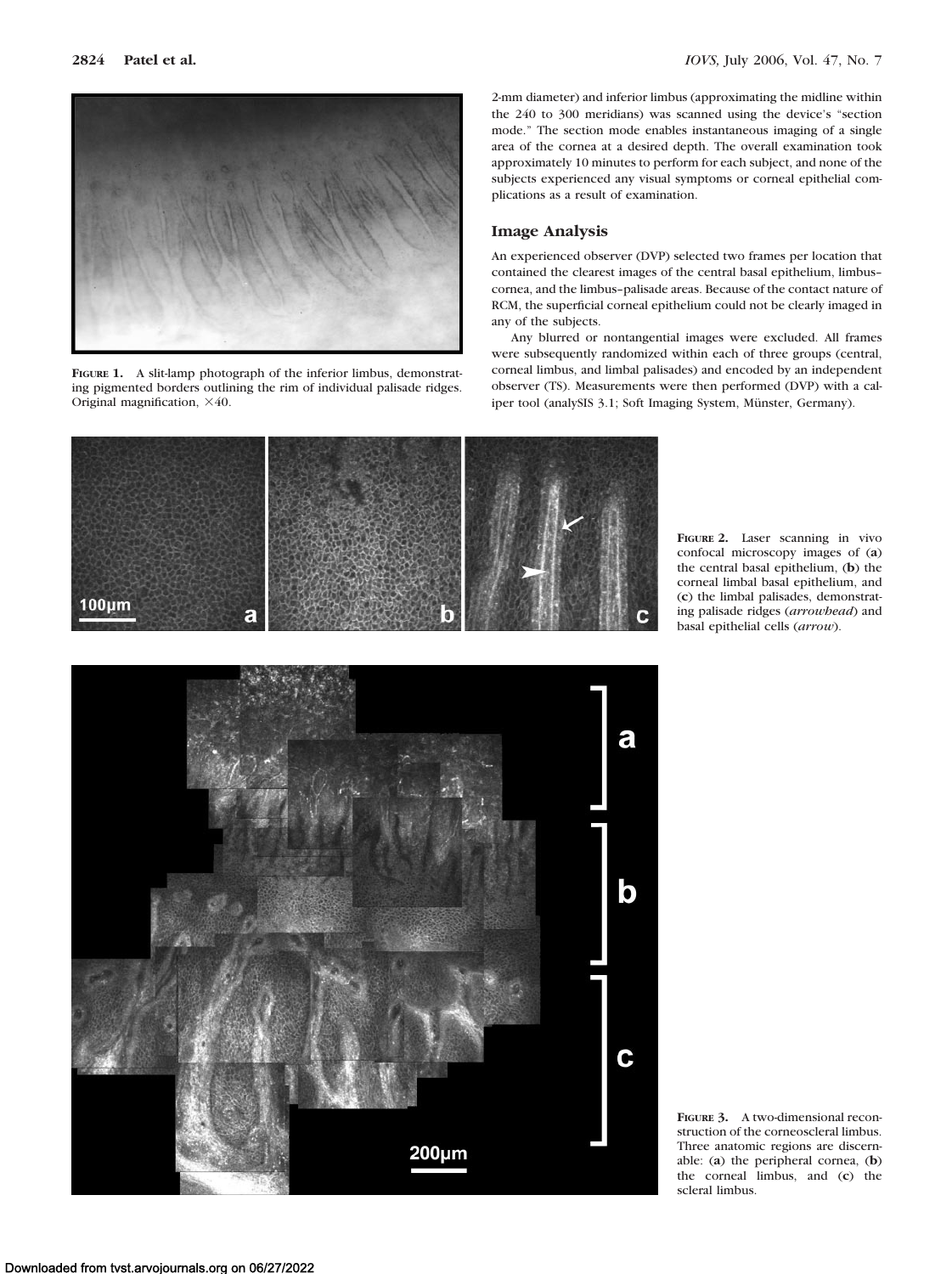For all central epithelial images, a standard frame size of  $100 \times 100$ -m was selected. Due to differences in configuration at each limbal location, a standard frame size of 200  $\mu$ m height  $\times$  50  $\mu$ m width was used for measurements of the limbus-palisade epithelium and 50  $\mu$ m height  $\times$  200  $\mu$ m width for the limbus-cornea epithelium.

For each location, the mean epithelial diameter was determined by measuring the longest diameter and the diameter of its perpendicular bisector for 10 cells. For each frame the area of 10 basal epithelial cells was measured by tracing the border of each cell using the "area tool" software, and the number of epithelial cells within the frame was also counted to determine epithelial cell density. Epithelial cells that were overlapping the frame boundary were counted only on the left and lower sides.

#### **Statistical Analysis**

A computer was used for statistical analysis (SPSS, ver. 12; SPSS, Chicago, IL). Where data were demonstrated to have a normal distribution, as shown by the one sample Kolmogorov-Smirnov test, parametric tests were used. Statistical  $P \leq 0.05$  or less was considered significant.

### **RESULTS**

The younger group A had a mean age of  $30 \pm 6$  years ( $n = 25$ ), and the mean age of the older group B was  $60 \pm 11$  years ( $n =$ 25). The ages of the groups were significantly different ( $P \leq$ 0.01). The sample consisted of 64% European white, 16% Maori/Pacific Islander, 12% Indian, and 8% Asian (east of India) subjects.

Pigmentation of the inferior limbal palisades (Fig. 1) was noted on slit lamp biomicroscopy in 26% of subjects  $(n = 13)$ . Inferior limbal palisade ridges were clinically absent in 16% of subjects  $(n = 8)$ , and all subjects within this group were European white and aged 57 years or older.

When imaged by laser scanning in vivo confocal microscopy, the basal cells of the central cornea (Fig. 2a) and the limbus-cornea (Fig. 2b) formed well-defined, regular mosaics of dark cell bodies with light cell borders. In the region of the inferior scleral limbus (Fig. 2c) vertically oriented hyperreflective linear structures were observed, corresponding to palisade ridges, and these were noted to alternate with columns of epithelial cells, corresponding to the rete pegs.

The palisade morphology was highly variable between individuals, with ridges exhibiting linear or branching patterns. Circular or oval "islands" were also frequently observed beyond the "tips" or apices of ridges. The mean width of palisade ridges was  $25.0 \pm 6.3 \mu$ m.

In one subject, multiple overlapping images of the corneoscleral limbus were obtained. These were arranged into a wide-field montage (Freehand 10; Macromedia Inc, San Francisco, CA) to produce a two-dimensional reconstruction of the inferior limbus (Fig. 3).

In subjects with pigmented limbal palisades, hyperreflective cells were observed at the level of the basal layer of the palisades and, in heavily pigmented subjects, within the rete pegs. In contrast, the palisade basal cells were poorly defined in subjects with nonpigmented limbal palisades (Fig. 4).



**FIGURE 4.** Subjects exhibited a variety of limbal palisade morphology on laser scanning in vivo confocal microscopy. Absent palisade ridges (**a**) and limbal palisades in a nonpigmented subject (**b**). In subjects with moderate pigmentation, hyperreflective cells were observed in palisade basal cells (**c**), whereas markedly pigmented subjects exhibited hyperreflective cells within the rete pegs in addition to the palisade basal cells.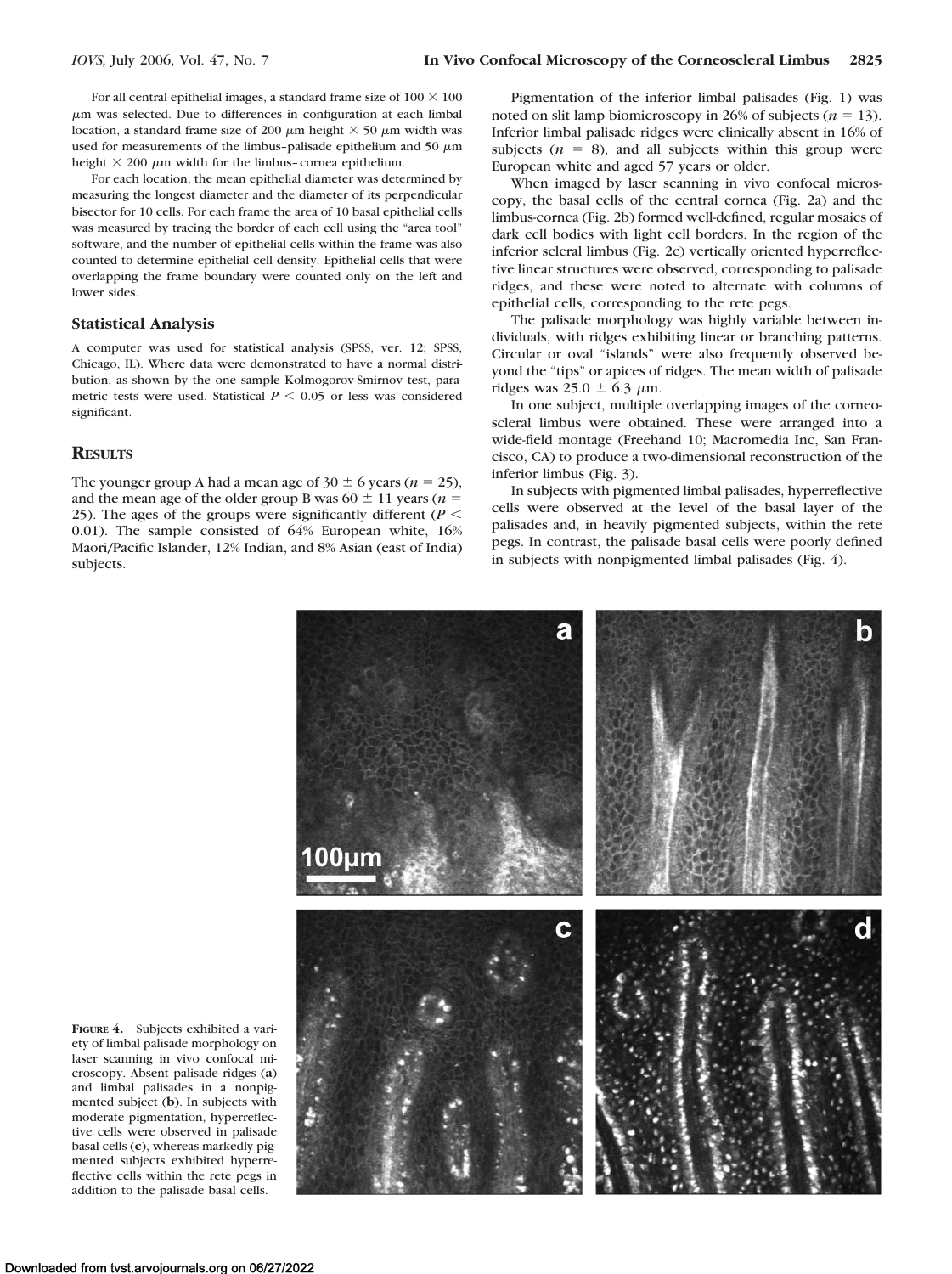|                                                  |                 | Group A $(n = 25)$ Group B $(n = 25)$<br>(Mean age, $30 \pm 6$ y) (Mean age $60 \pm 11$ y) | Independent<br>$t$ -Test |
|--------------------------------------------------|-----------------|--------------------------------------------------------------------------------------------|--------------------------|
| Central cornea                                   |                 |                                                                                            |                          |
| Mean epithelial diameter $(\mu m)$               | $13.3 \pm 0.7$  | $13.2 \pm 0.8$                                                                             | $P = 0.69$               |
| Mean epithelial area $(\mu m^2)$                 | $160 \pm 15$    | $157 \pm 17$                                                                               | $P = 0.41$               |
| Mean epithelial density (cells/ $mm2$ )          | $6162 \pm 503$  | $6362 \pm 614$                                                                             | $P = 0.08$               |
| Limbus-cornea                                    |                 |                                                                                            |                          |
| Mean epithelial diameter $(\mu m)$               | $11.2 \pm 1.1$  | $12.3 \pm 1.2$                                                                             | P < 0.01                 |
| Mean epithelial area $(\mu m^2)$                 | $105 \pm 17$    | $127 \pm 23$                                                                               | P < 0.01                 |
| Mean epithelial density (cells/ $mm2$ )          | $7253 \pm 1077$ | $6614 \pm 987$                                                                             | $P = 0.03$               |
| Limbus-palisade                                  |                 |                                                                                            |                          |
| Mean epithelial diameter $(\mu m)$               | $13.6 \pm 1.2$  | $14.6 \pm 1.2$                                                                             | P < 0.01                 |
| Mean epithelial area $(\mu m^2)$                 | $145 \pm 20$    | $170 \pm 24$                                                                               | P < 0.01                 |
| Mean epithelial density (cells/mm <sup>2</sup> ) | $5409 \pm 799$  | $5055 \pm 722$                                                                             | $P = 0.03$               |

**TABLE 1.** Comparison of Basal Epithelial Parameters for Each Corneal Region between the Study Groups

 $n = 50$  eyes.

When analysis was performed according to age group, there was no significant change in mean central basal epithelial diameter, area, or density with age. However, the mean diameter and area of epithelial cells in both the limbus–cornea and limbus–palisade regions significantly increased with age, with a corresponding significant decrease in mean epithelial density with age in these regions (Table 1, Fig. 5).

The mean epithelial cell diameters, areas, and densities demonstrated significant differences between locations (central, limbus–cornea, and limbus–palisade; Table 2). Mean epithelial diameters and areas were greatest at the limbus–palisades and lowest at the limbus–cornea. The mean epithelial density was greatest at the limbus–cornea and lowest at the limbus–palisades. Post hoc analysis with the Bonferroni multiple comparisons test demonstrated significant differences in all epithelial parameters between all locations ( $P \leq 0.01$ ), except for epithelial areas in the central cornea versus limbus–palisades  $(P = 1.0)$ .

For the whole data set, Spearman's rho correlation was performed to determine any significant relationships between variables. Limbus-palisade and limbus-corneal epithelial diameter and area correlated positively with increasing age ( $P \leq$ 0.01), whereas epithelial density was correspondingly negatively correlated with increasing age in these regions ( $P \leq$ 0.02). There was no significant correlation between central



**FIGURE 5.** Mean epithelial densities at each of three locations (central cornea, limbus-cornea, and limbus-palisade) for younger (group A) and older (group B) age groups. Error bars, SD.

basal epithelial parameters and age ( $P \ge 0.14$ ). There was no significant correlation between the central basal epithelial parameters and the limbus–corneal or limbus–palisade epithelial parameters ( $P \ge 0.12$ ). However, limbus-cornea parameters correlated significantly with limbus–palisade epithelial parameters ( $P \leq 0.02$ ).

### **DISCUSSION**

To the authors' knowledge, the present study is the first laser scanning in vivo confocal microscopy study to produce highquality images of the living human limbus, enabling both qualitative and quantitative analysis of the structures within this region. Previously, the effectiveness of in vivo investigation of the human limbus by white light in vivo confocal microscopy has been limited due to the poor image quality resulting from intense light scatter from the sclera. Investigators have attempted to circumvent this limitation by examining subjects with prominent limbal palisades. $5$  In our experience of using both white light<sup>6,7</sup> and coherent systems<sup>8,9</sup> to image the cornea in health and disease, we have noted that light scatter from the sclera appears to be less of a problem with the recently developed laser scanning in vivo confocal microscope. This may be related to the use of a coherent, single red wavelength light source and thin optical sectioning.

The absence of palisades on slit lamp biomicroscopy in 16% of subjects in this study, all aged 57 years or older, concurs with the observations of Townsend, $3$  who noted that limbal palisades could not be visualized in 10% to 20% of the population, particularly in the lightly pigmented and the older age groups.

The linear and branching palisade morphology we have identified correlates well with previous clinical observations<sup>2,3</sup> and histologic studies on postmortem tissue.<sup>3,10</sup> The mean inferior palisade width in the present study (25.0  $\pm$  6.3  $\mu$ m) is smaller than that noted in previous studies (40  $\pm$  7 and 40  $\pm$ 10  $\mu$ m).<sup>2,3</sup> However, the previous studies obtained measurements from magnified photographic prints using a micrometer graduated in  $10$ - $\mu$ m steps and were thereby limited by both the image resolution and measuring tool.

In the present study, when compared with the central basal epithelium, limbus–corneal epithelial cell density was observed to be significantly greater, whereas limbus–palisade epithelial density was significantly lower. The regional variations in epithelial density within the corneoscleral limbus may be partly explained by variations in anatomic configurations. Because of the undulating configuration of the palisades of